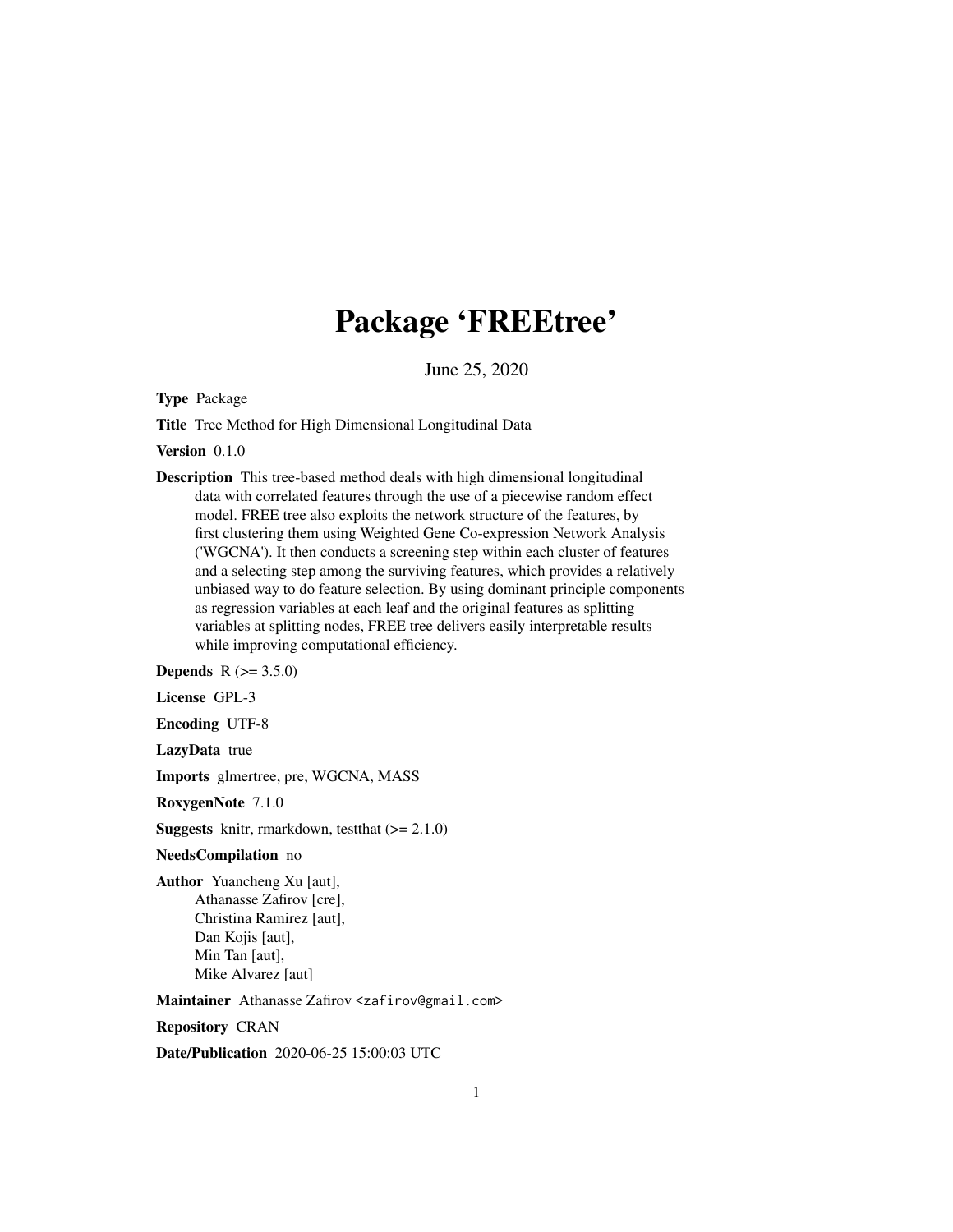### <span id="page-1-0"></span>R topics documented:

| Index |  |
|-------|--|
|       |  |
|       |  |
|       |  |
|       |  |
|       |  |

| a |  |  |  |
|---|--|--|--|
|   |  |  |  |

data *A dataset containing simulated feature long and wide data. The last six columns contain outcome variable, patient ID, treatment, time and time squared features.*

#### Description

A dataset containing simulated feature long and wide data. The last six columns contain outcome variable, patient ID, treatment, time and time squared features.

#### Usage

data

#### Format

A data frame with 100 rows and 406 variables:

rand\_int control variable (not used)

time time trend variable (1 to 6)

time2 squared time trend variable

treatment binary treatment feature

patient patient ID for 20 patients

y outcome variable

V1 simulated feature correlated to varrying degrees

V2 simulated feature correlated to varrying degrees

V3 simulated feature correlated to varrying degrees

V4 simulated feature correlated to varrying degrees

V5 simulated feature correlated to varrying degrees

V6 simulated feature correlated to varrying degrees

V7 simulated feature correlated to varrying degrees

V8 simulated feature correlated to varrying degrees

V9 simulated feature correlated to varrying degrees

V10 simulated feature correlated to varrying degrees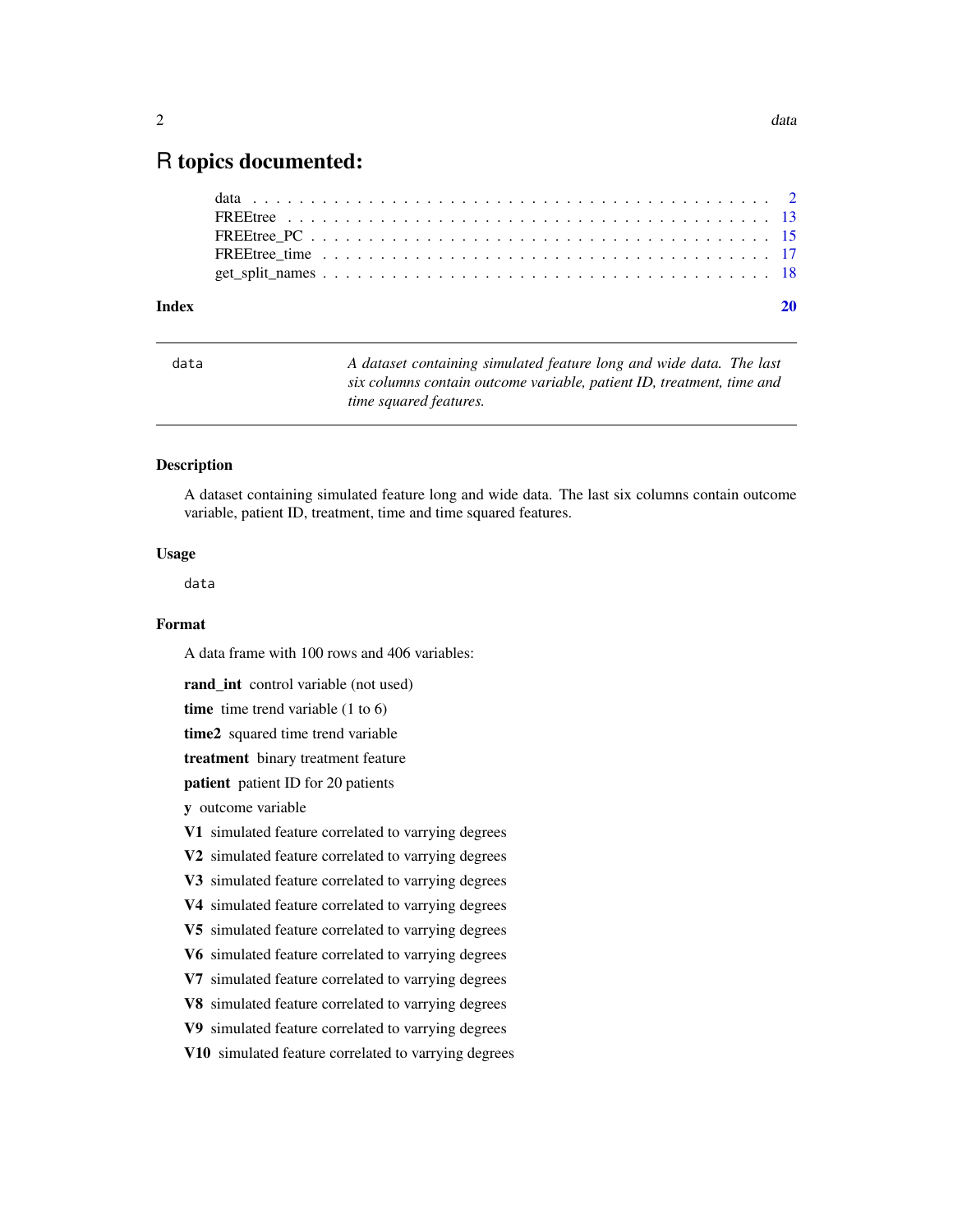V11 simulated feature correlated to varrying degrees V12 simulated feature correlated to varrying degrees V13 simulated feature correlated to varrying degrees V14 simulated feature correlated to varrying degrees V15 simulated feature correlated to varrying degrees V16 simulated feature correlated to varrying degrees V17 simulated feature correlated to varrying degrees V18 simulated feature correlated to varrying degrees V19 simulated feature correlated to varrying degrees V20 simulated feature correlated to varrying degrees V21 simulated feature correlated to varrying degrees V22 simulated feature correlated to varrying degrees V23 simulated feature correlated to varrying degrees V24 simulated feature correlated to varrying degrees V25 simulated feature correlated to varrying degrees V26 simulated feature correlated to varrying degrees V27 simulated feature correlated to varrying degrees V28 simulated feature correlated to varrying degrees V29 simulated feature correlated to varrying degrees V30 simulated feature correlated to varrying degrees V31 simulated feature correlated to varrying degrees V32 simulated feature correlated to varrying degrees V33 simulated feature correlated to varrying degrees V34 simulated feature correlated to varrying degrees V35 simulated feature correlated to varrying degrees V36 simulated feature correlated to varrying degrees V37 simulated feature correlated to varrying degrees V38 simulated feature correlated to varrying degrees V39 simulated feature correlated to varrying degrees V40 simulated feature correlated to varrying degrees V41 simulated feature correlated to varrying degrees V42 simulated feature correlated to varrying degrees V43 simulated feature correlated to varrying degrees V44 simulated feature correlated to varrying degrees V45 simulated feature correlated to varrying degrees V46 simulated feature correlated to varrying degrees V47 simulated feature correlated to varrying degrees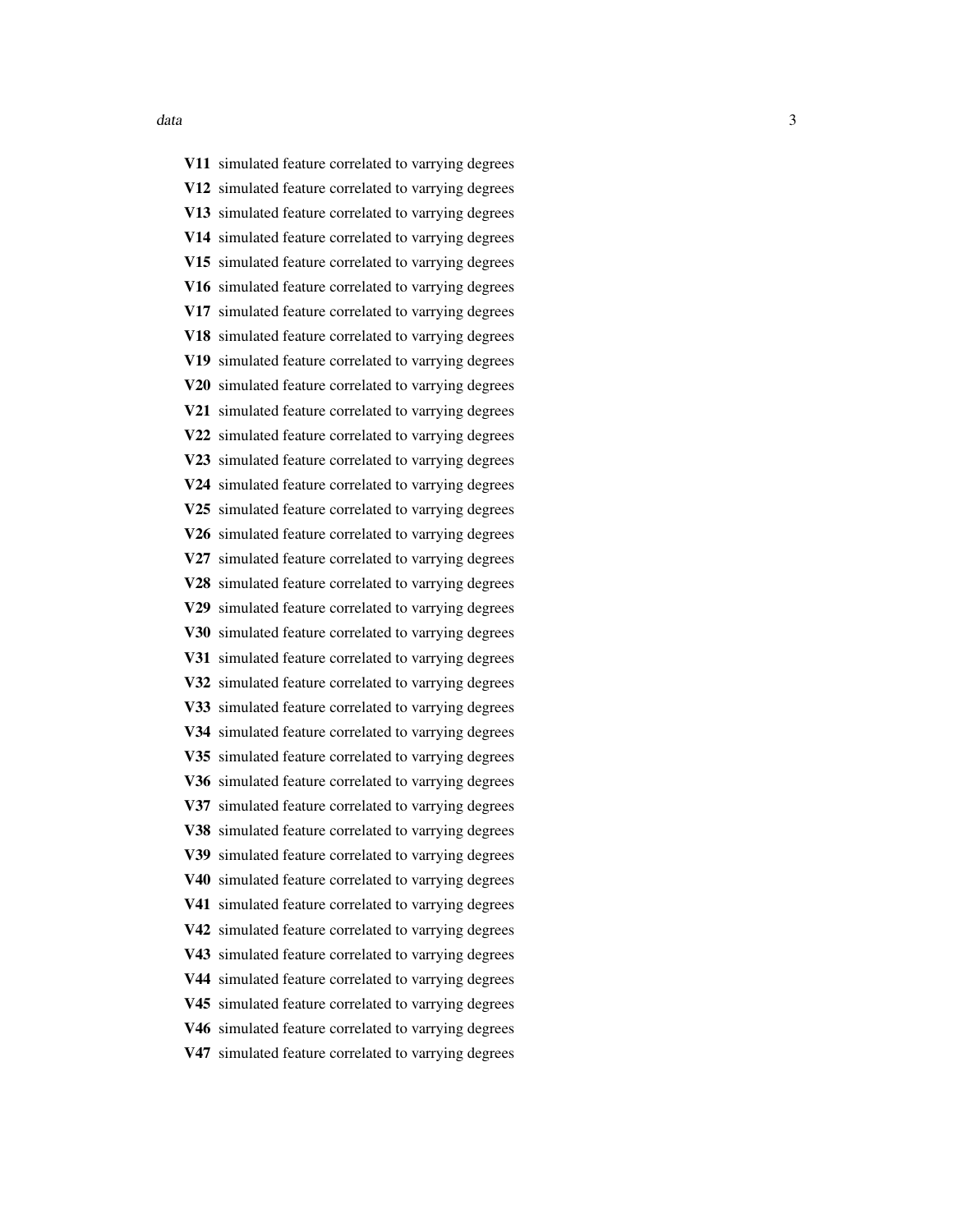data and the contract of the contract of the contract of the contract of the contract of the contract of the contract of the contract of the contract of the contract of the contract of the contract of the contract of the c V48 simulated feature correlated to varrying degrees V49 simulated feature correlated to varrying degrees V50 simulated feature correlated to varrying degrees

V51 simulated feature correlated to varrying degrees V52 simulated feature correlated to varrying degrees V53 simulated feature correlated to varrying degrees V54 simulated feature correlated to varrying degrees V55 simulated feature correlated to varrying degrees V56 simulated feature correlated to varrying degrees V57 simulated feature correlated to varrying degrees V58 simulated feature correlated to varrying degrees V59 simulated feature correlated to varrying degrees V60 simulated feature correlated to varrying degrees V61 simulated feature correlated to varrying degrees V62 simulated feature correlated to varrying degrees V63 simulated feature correlated to varrying degrees V64 simulated feature correlated to varrying degrees V65 simulated feature correlated to varrying degrees V66 simulated feature correlated to varrying degrees V67 simulated feature correlated to varrying degrees V68 simulated feature correlated to varrying degrees V69 simulated feature correlated to varrying degrees V70 simulated feature correlated to varrying degrees V71 simulated feature correlated to varrying degrees V72 simulated feature correlated to varrying degrees V73 simulated feature correlated to varrying degrees V74 simulated feature correlated to varrying degrees V75 simulated feature correlated to varrying degrees V76 simulated feature correlated to varrying degrees V77 simulated feature correlated to varrying degrees V78 simulated feature correlated to varrying degrees V79 simulated feature correlated to varrying degrees V80 simulated feature correlated to varrying degrees V81 simulated feature correlated to varrying degrees V82 simulated feature correlated to varrying degrees V83 simulated feature correlated to varrying degrees V84 simulated feature correlated to varrying degrees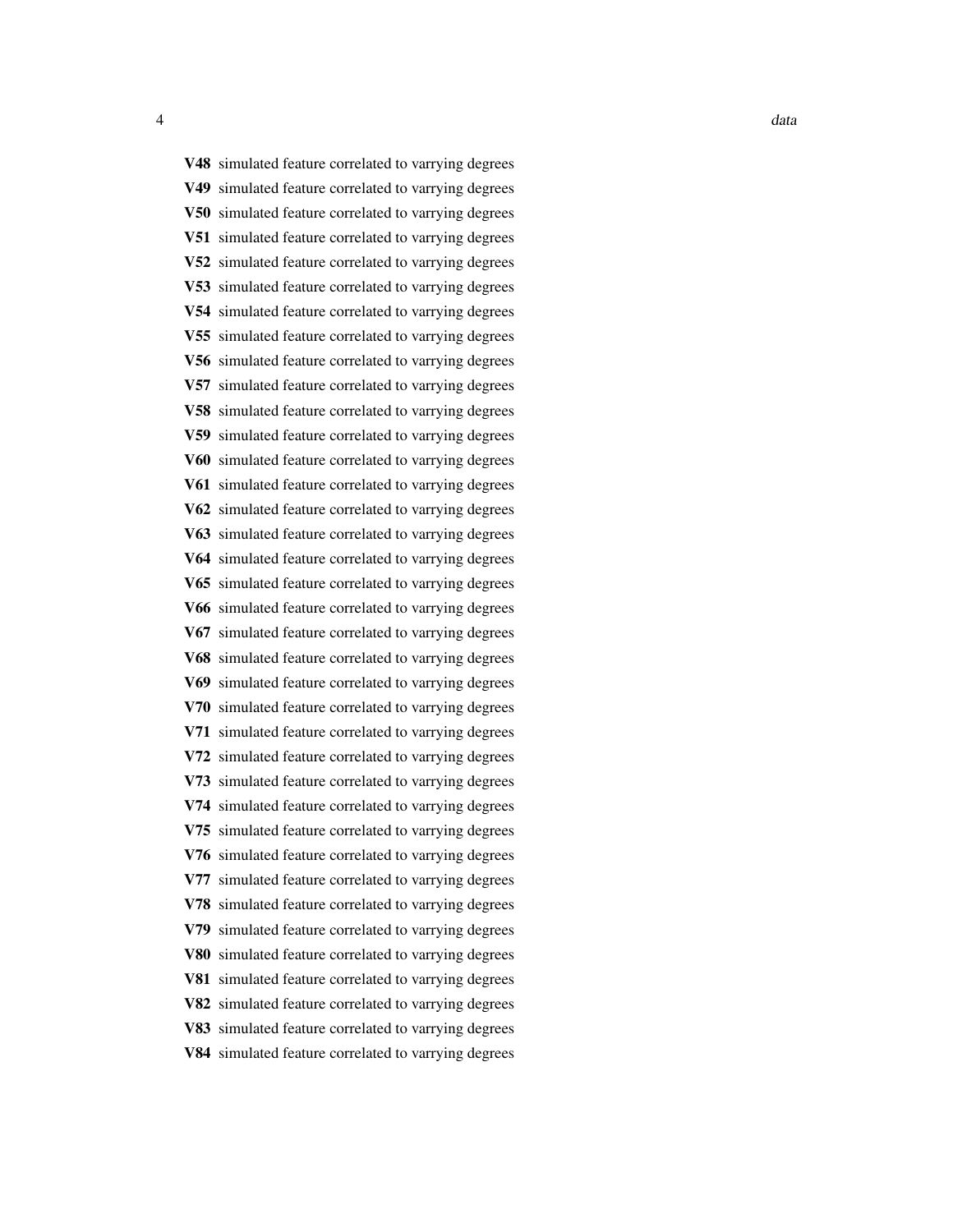V85 simulated feature correlated to varrying degrees V86 simulated feature correlated to varrying degrees V87 simulated feature correlated to varrying degrees V88 simulated feature correlated to varrying degrees V89 simulated feature correlated to varrying degrees V90 simulated feature correlated to varrying degrees V91 simulated feature correlated to varrying degrees V92 simulated feature correlated to varrying degrees V93 simulated feature correlated to varrying degrees V94 simulated feature correlated to varrying degrees V95 simulated feature correlated to varrying degrees V96 simulated feature correlated to varrying degrees V97 simulated feature correlated to varrying degrees V98 simulated feature correlated to varrying degrees V99 simulated feature correlated to varrying degrees V100 simulated feature correlated to varrying degrees V101 simulated feature correlated to varrying degrees V102 simulated feature correlated to varrying degrees V103 simulated feature correlated to varrying degrees V104 simulated feature correlated to varrying degrees V105 simulated feature correlated to varrying degrees V106 simulated feature correlated to varrying degrees V107 simulated feature correlated to varrying degrees V108 simulated feature correlated to varrying degrees V109 simulated feature correlated to varrying degrees V110 simulated feature correlated to varrying degrees V111 simulated feature correlated to varrying degrees V112 simulated feature correlated to varrying degrees V113 simulated feature correlated to varrying degrees V114 simulated feature correlated to varrying degrees V115 simulated feature correlated to varrying degrees V116 simulated feature correlated to varrying degrees V117 simulated feature correlated to varrying degrees V118 simulated feature correlated to varrying degrees V119 simulated feature correlated to varrying degrees V120 simulated feature correlated to varrying degrees V121 simulated feature correlated to varrying degrees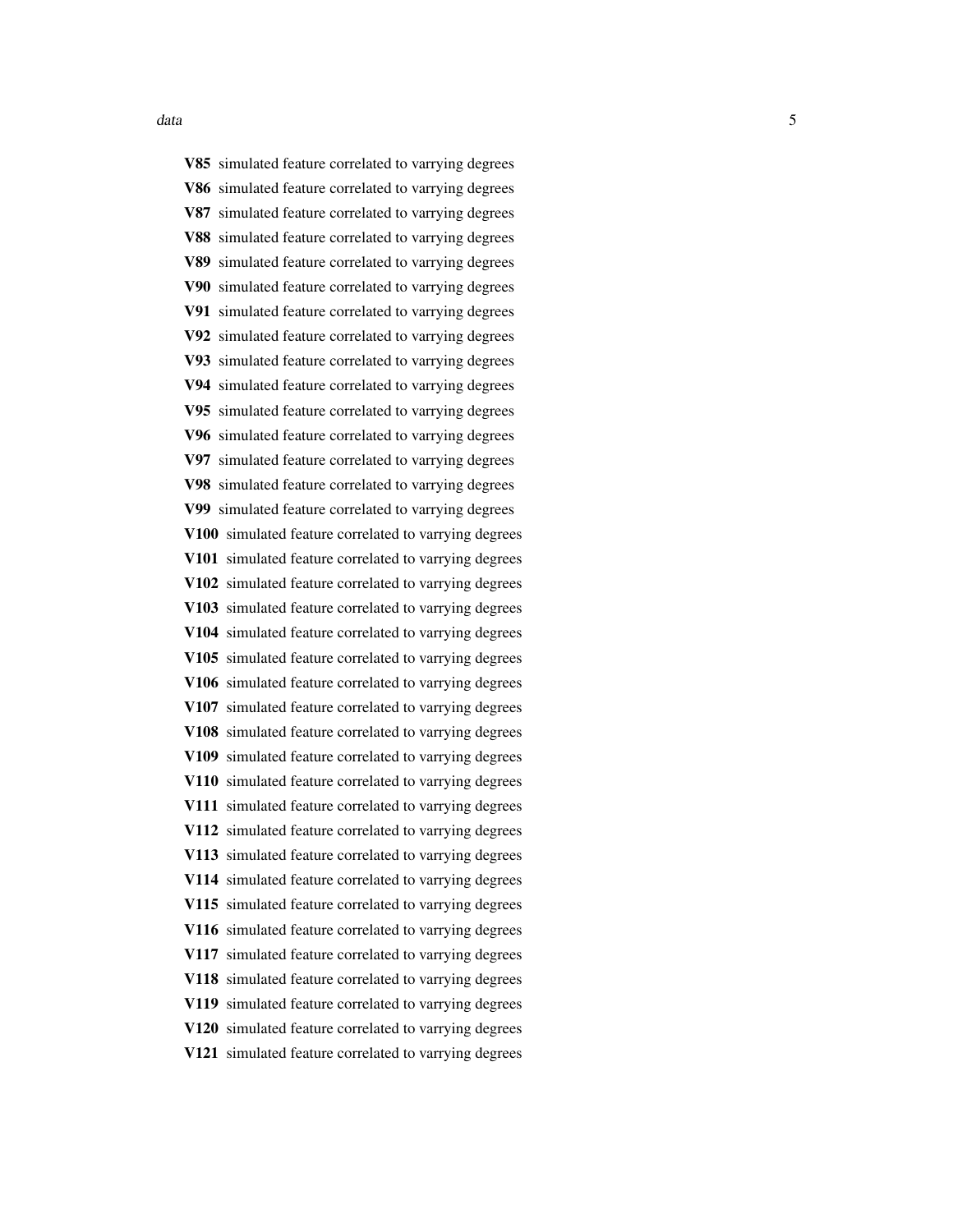V122 simulated feature correlated to varrying degrees V123 simulated feature correlated to varrying degrees V124 simulated feature correlated to varrying degrees V125 simulated feature correlated to varrying degrees V126 simulated feature correlated to varrying degrees V127 simulated feature correlated to varrying degrees V128 simulated feature correlated to varrying degrees V129 simulated feature correlated to varrying degrees V130 simulated feature correlated to varrying degrees V131 simulated feature correlated to varrying degrees V132 simulated feature correlated to varrying degrees V133 simulated feature correlated to varrying degrees V134 simulated feature correlated to varrying degrees V135 simulated feature correlated to varrying degrees V136 simulated feature correlated to varrying degrees V137 simulated feature correlated to varrying degrees V138 simulated feature correlated to varrying degrees V139 simulated feature correlated to varrying degrees V140 simulated feature correlated to varrying degrees V141 simulated feature correlated to varrying degrees V142 simulated feature correlated to varrying degrees V143 simulated feature correlated to varrying degrees V144 simulated feature correlated to varrying degrees V145 simulated feature correlated to varrying degrees V146 simulated feature correlated to varrying degrees V147 simulated feature correlated to varrying degrees V148 simulated feature correlated to varrying degrees V149 simulated feature correlated to varrying degrees V150 simulated feature correlated to varrying degrees V151 simulated feature correlated to varrying degrees V152 simulated feature correlated to varrying degrees V153 simulated feature correlated to varrying degrees V154 simulated feature correlated to varrying degrees V155 simulated feature correlated to varrying degrees V156 simulated feature correlated to varrying degrees V157 simulated feature correlated to varrying degrees V158 simulated feature correlated to varrying degrees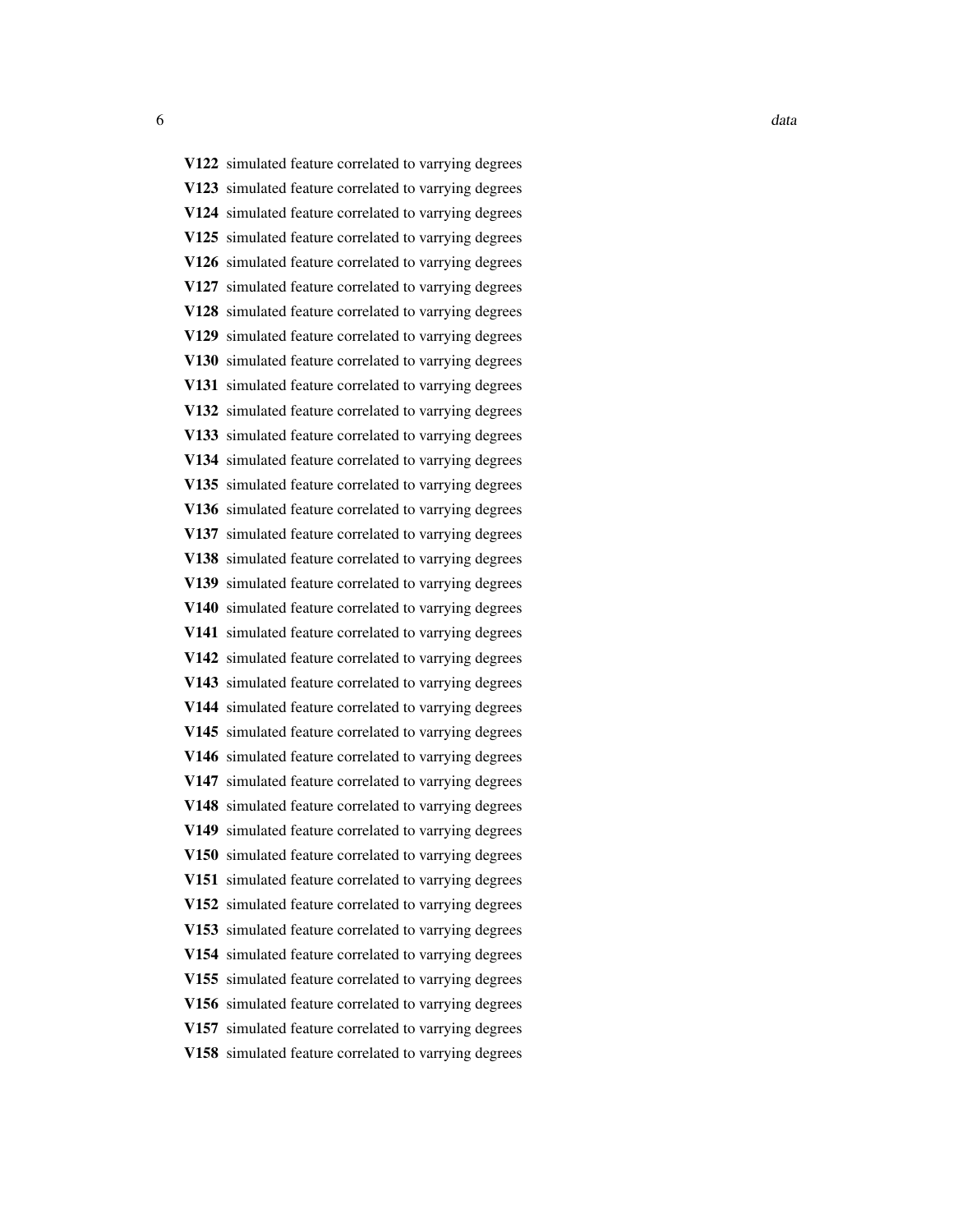V159 simulated feature correlated to varrying degrees V160 simulated feature correlated to varrying degrees V161 simulated feature correlated to varrying degrees V162 simulated feature correlated to varrying degrees V163 simulated feature correlated to varrying degrees V164 simulated feature correlated to varrying degrees V165 simulated feature correlated to varrying degrees V166 simulated feature correlated to varrying degrees V167 simulated feature correlated to varrying degrees V168 simulated feature correlated to varrying degrees V169 simulated feature correlated to varrying degrees V170 simulated feature correlated to varrying degrees V171 simulated feature correlated to varrying degrees V172 simulated feature correlated to varrying degrees V173 simulated feature correlated to varrying degrees V174 simulated feature correlated to varrying degrees V175 simulated feature correlated to varrying degrees V176 simulated feature correlated to varrying degrees V177 simulated feature correlated to varrying degrees V178 simulated feature correlated to varrying degrees V179 simulated feature correlated to varrying degrees V180 simulated feature correlated to varrying degrees V181 simulated feature correlated to varrying degrees V182 simulated feature correlated to varrying degrees V183 simulated feature correlated to varrying degrees V184 simulated feature correlated to varrying degrees V185 simulated feature correlated to varrying degrees V186 simulated feature correlated to varrying degrees V187 simulated feature correlated to varrying degrees V188 simulated feature correlated to varrying degrees V189 simulated feature correlated to varrying degrees V190 simulated feature correlated to varrying degrees V191 simulated feature correlated to varrying degrees V192 simulated feature correlated to varrying degrees V193 simulated feature correlated to varrying degrees V194 simulated feature correlated to varrying degrees V195 simulated feature correlated to varrying degrees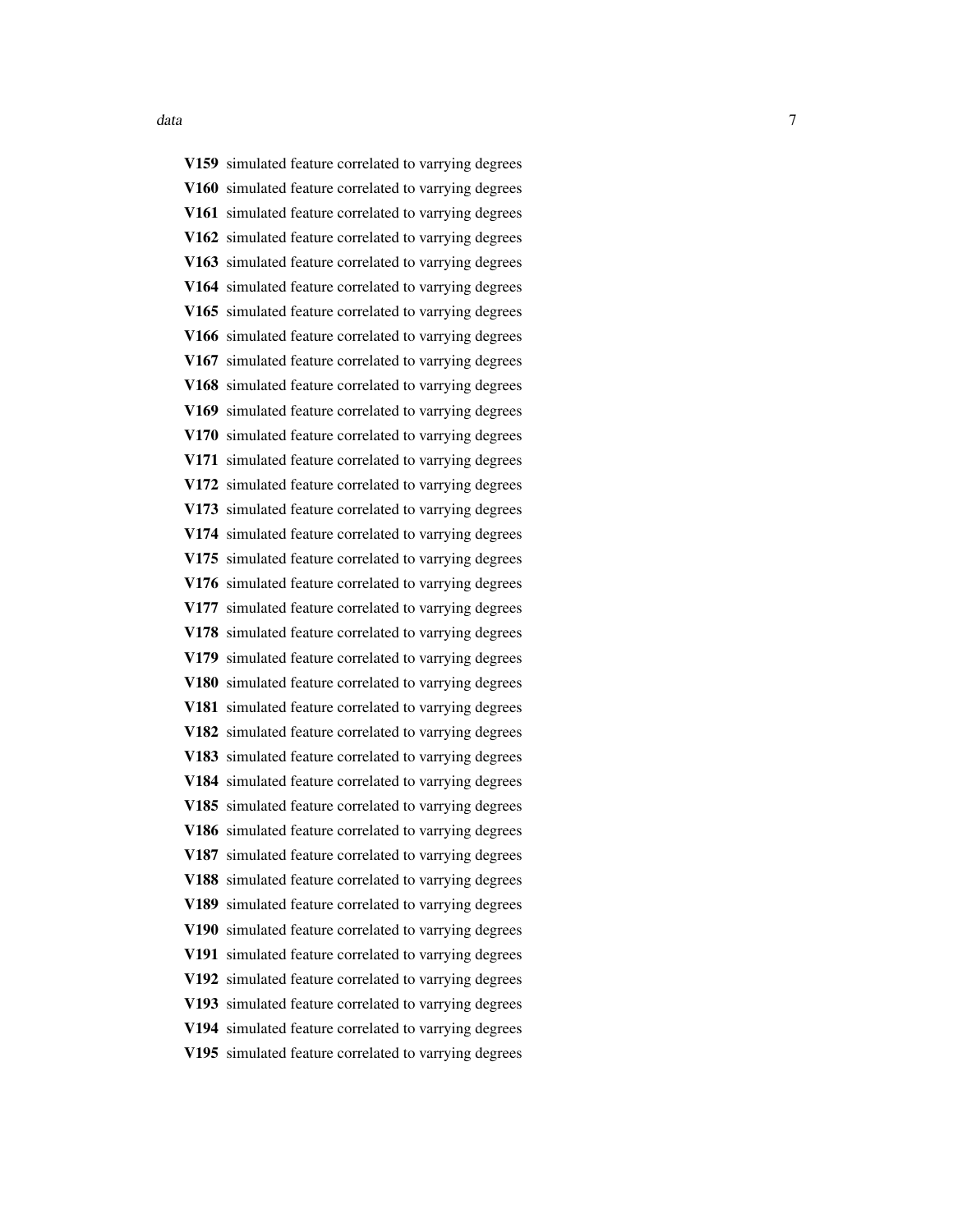V196 simulated feature correlated to varrying degrees V197 simulated feature correlated to varrying degrees V198 simulated feature correlated to varrying degrees V199 simulated feature correlated to varrying degrees V200 simulated feature correlated to varrying degrees V201 simulated feature correlated to varrying degrees V202 simulated feature correlated to varrying degrees V203 simulated feature correlated to varrying degrees V204 simulated feature correlated to varrying degrees V205 simulated feature correlated to varrying degrees V206 simulated feature correlated to varrying degrees V207 simulated feature correlated to varrying degrees V208 simulated feature correlated to varrying degrees V209 simulated feature correlated to varrying degrees V210 simulated feature correlated to varrying degrees V211 simulated feature correlated to varrying degrees V212 simulated feature correlated to varrying degrees V213 simulated feature correlated to varrying degrees V214 simulated feature correlated to varrying degrees V215 simulated feature correlated to varrying degrees V216 simulated feature correlated to varrying degrees V217 simulated feature correlated to varrying degrees V218 simulated feature correlated to varrying degrees V219 simulated feature correlated to varrying degrees V220 simulated feature correlated to varrying degrees V221 simulated feature correlated to varrying degrees V222 simulated feature correlated to varrying degrees V223 simulated feature correlated to varrying degrees V224 simulated feature correlated to varrying degrees V225 simulated feature correlated to varrying degrees V226 simulated feature correlated to varrying degrees V227 simulated feature correlated to varrying degrees V228 simulated feature correlated to varrying degrees V229 simulated feature correlated to varrying degrees V230 simulated feature correlated to varrying degrees V231 simulated feature correlated to varrying degrees V232 simulated feature correlated to varrying degrees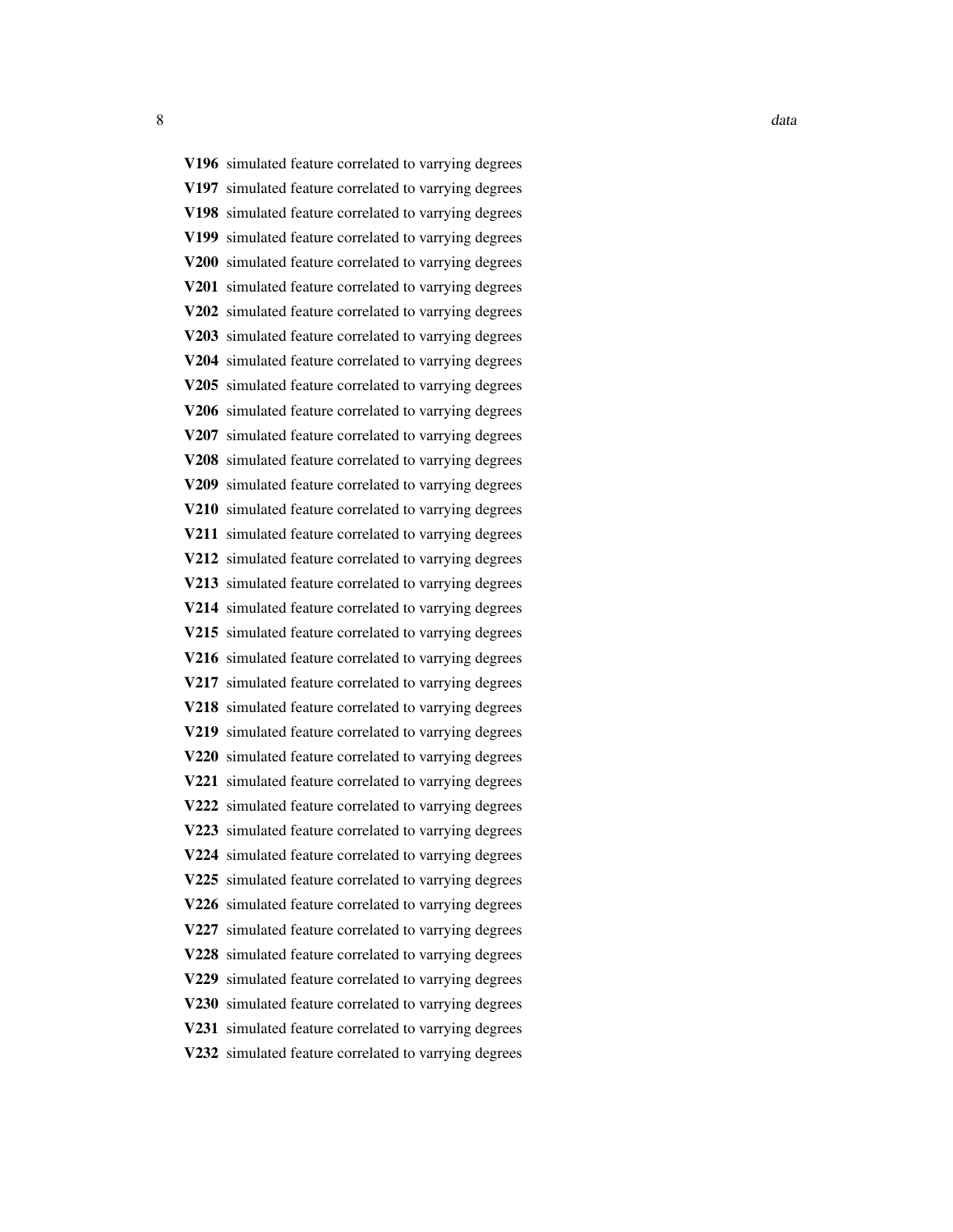V233 simulated feature correlated to varrying degrees V234 simulated feature correlated to varrying degrees V235 simulated feature correlated to varrying degrees V236 simulated feature correlated to varrying degrees V237 simulated feature correlated to varrying degrees V238 simulated feature correlated to varrying degrees V239 simulated feature correlated to varrying degrees V240 simulated feature correlated to varrying degrees V241 simulated feature correlated to varrying degrees V242 simulated feature correlated to varrying degrees V243 simulated feature correlated to varrying degrees V244 simulated feature correlated to varrying degrees V245 simulated feature correlated to varrying degrees V246 simulated feature correlated to varrying degrees V247 simulated feature correlated to varrying degrees V248 simulated feature correlated to varrying degrees V249 simulated feature correlated to varrying degrees V250 simulated feature correlated to varrying degrees V251 simulated feature correlated to varrying degrees V252 simulated feature correlated to varrying degrees V253 simulated feature correlated to varrying degrees V254 simulated feature correlated to varrying degrees V255 simulated feature correlated to varrying degrees V256 simulated feature correlated to varrying degrees V257 simulated feature correlated to varrying degrees V258 simulated feature correlated to varrying degrees V259 simulated feature correlated to varrying degrees V260 simulated feature correlated to varrying degrees V261 simulated feature correlated to varrying degrees V262 simulated feature correlated to varrying degrees V263 simulated feature correlated to varrying degrees V264 simulated feature correlated to varrying degrees V265 simulated feature correlated to varrying degrees V266 simulated feature correlated to varrying degrees V267 simulated feature correlated to varrying degrees V268 simulated feature correlated to varrying degrees V269 simulated feature correlated to varrying degrees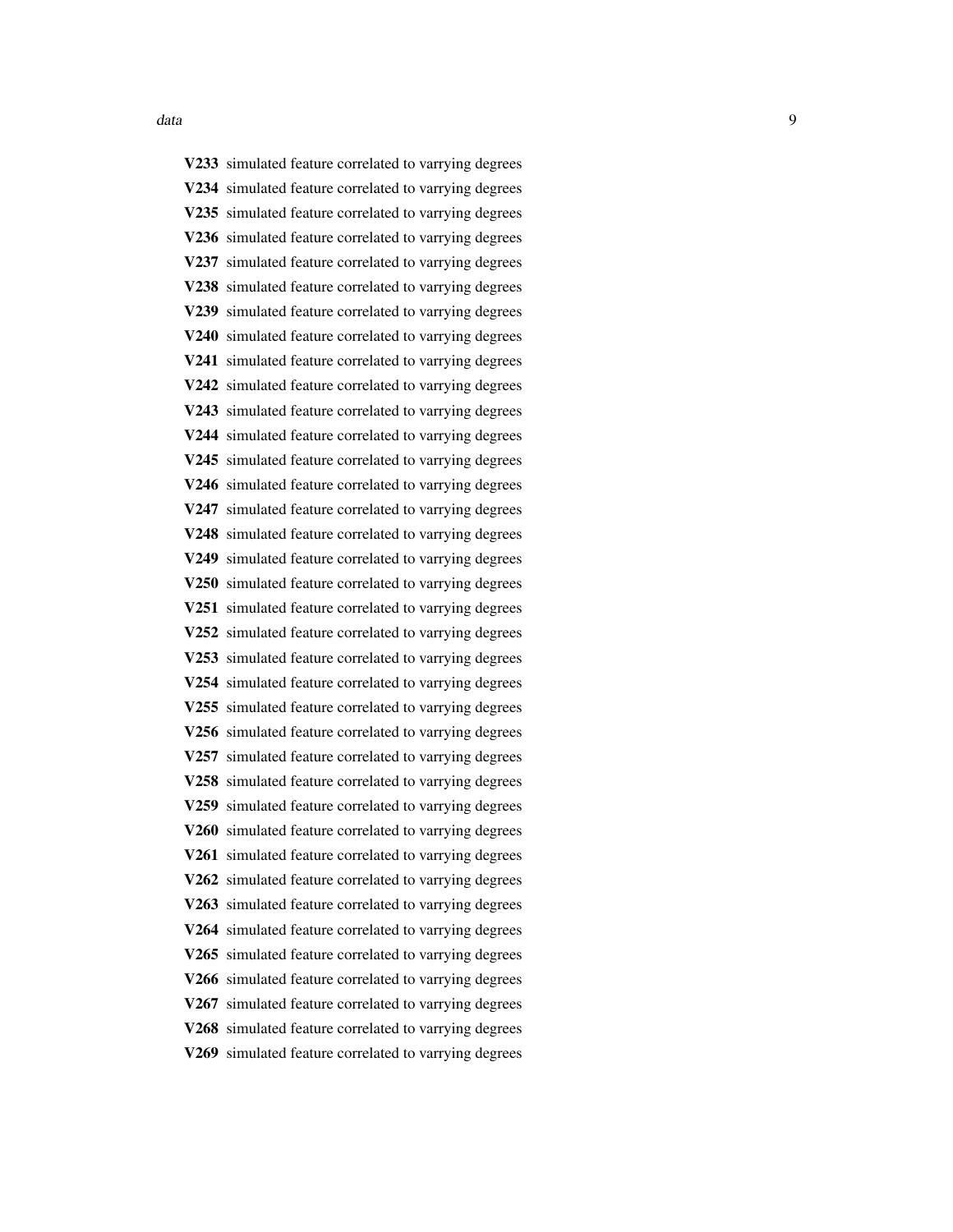10 data data berkenali ke ku sebagai ke sebagai ke sebagai ke sebagai ke sebagai ke sebagai ke sebagai ke sebagai ke sebagai ke sebagai ke sebagai ke sebagai ke sebagai ke sebagai ke sebagai ke sebagai ke sebagai ke sebaga

V270 simulated feature correlated to varrying degrees V271 simulated feature correlated to varrying degrees V272 simulated feature correlated to varrying degrees V273 simulated feature correlated to varrying degrees V274 simulated feature correlated to varrying degrees V275 simulated feature correlated to varrying degrees V276 simulated feature correlated to varrying degrees V277 simulated feature correlated to varrying degrees V278 simulated feature correlated to varrying degrees V279 simulated feature correlated to varrying degrees V280 simulated feature correlated to varrying degrees V281 simulated feature correlated to varrying degrees V282 simulated feature correlated to varrying degrees V283 simulated feature correlated to varrying degrees V284 simulated feature correlated to varrying degrees V285 simulated feature correlated to varrying degrees V286 simulated feature correlated to varrying degrees V287 simulated feature correlated to varrying degrees V288 simulated feature correlated to varrying degrees V289 simulated feature correlated to varrying degrees V290 simulated feature correlated to varrying degrees V291 simulated feature correlated to varrying degrees V292 simulated feature correlated to varrying degrees V293 simulated feature correlated to varrying degrees V294 simulated feature correlated to varrying degrees V295 simulated feature correlated to varrying degrees V296 simulated feature correlated to varrying degrees V297 simulated feature correlated to varrying degrees V298 simulated feature correlated to varrying degrees V299 simulated feature correlated to varrying degrees V300 simulated feature correlated to varrying degrees V301 simulated feature correlated to varrying degrees V302 simulated feature correlated to varrying degrees V303 simulated feature correlated to varrying degrees V304 simulated feature correlated to varrying degrees V305 simulated feature correlated to varrying degrees V306 simulated feature correlated to varrying degrees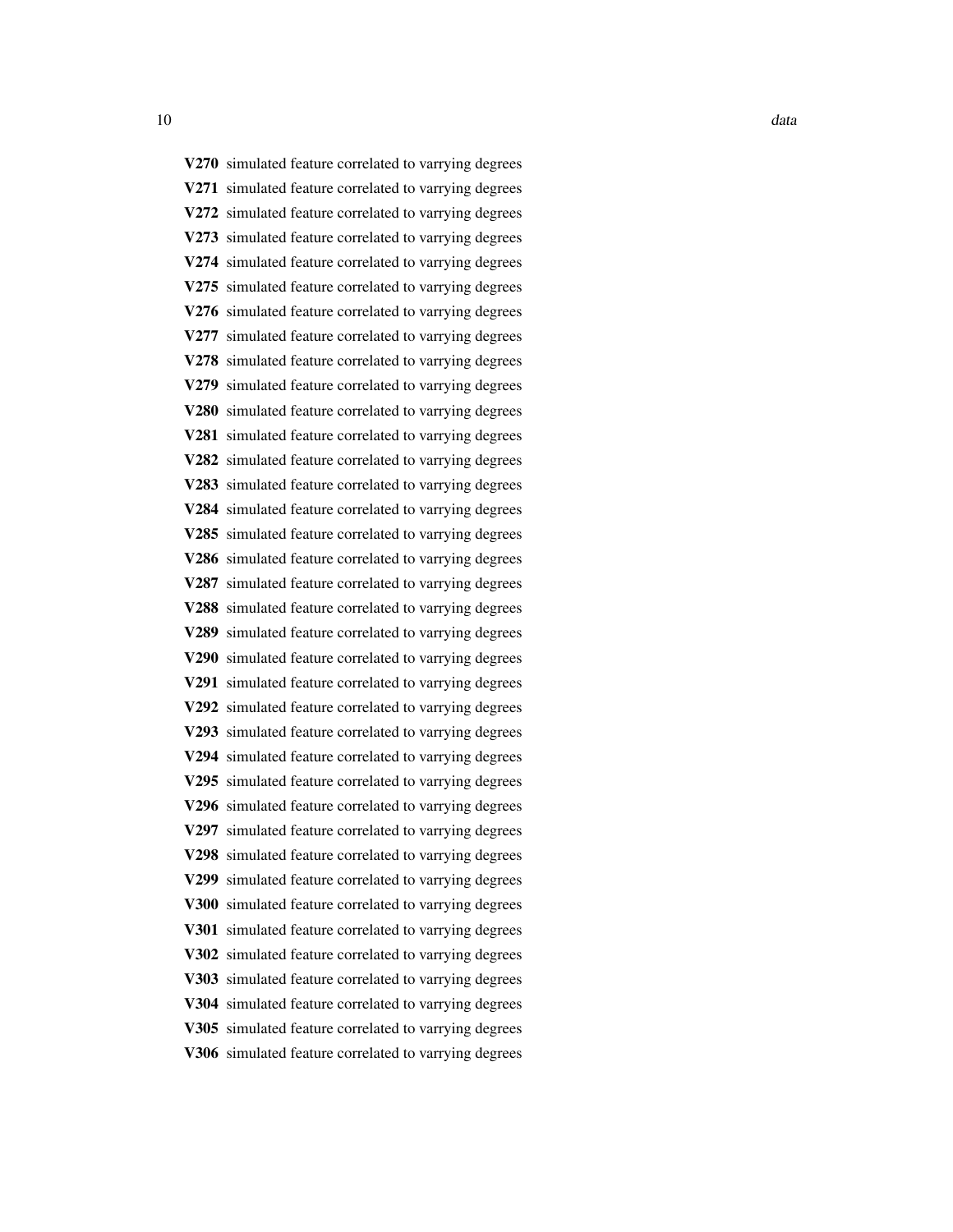V307 simulated feature correlated to varrying degrees V308 simulated feature correlated to varrying degrees V309 simulated feature correlated to varrying degrees V310 simulated feature correlated to varrying degrees V311 simulated feature correlated to varrying degrees V312 simulated feature correlated to varrying degrees V313 simulated feature correlated to varrying degrees V314 simulated feature correlated to varrying degrees V315 simulated feature correlated to varrying degrees V316 simulated feature correlated to varrying degrees V317 simulated feature correlated to varrying degrees V318 simulated feature correlated to varrying degrees V319 simulated feature correlated to varrying degrees V320 simulated feature correlated to varrying degrees V321 simulated feature correlated to varrying degrees V322 simulated feature correlated to varrying degrees V323 simulated feature correlated to varrying degrees V324 simulated feature correlated to varrying degrees V325 simulated feature correlated to varrying degrees V326 simulated feature correlated to varrying degrees V327 simulated feature correlated to varrying degrees V328 simulated feature correlated to varrying degrees V329 simulated feature correlated to varrying degrees V330 simulated feature correlated to varrying degrees V331 simulated feature correlated to varrying degrees V332 simulated feature correlated to varrying degrees V333 simulated feature correlated to varrying degrees V334 simulated feature correlated to varrying degrees V335 simulated feature correlated to varrying degrees V336 simulated feature correlated to varrying degrees V337 simulated feature correlated to varrying degrees V338 simulated feature correlated to varrying degrees V339 simulated feature correlated to varrying degrees V340 simulated feature correlated to varrying degrees V341 simulated feature correlated to varrying degrees V342 simulated feature correlated to varrying degrees V343 simulated feature correlated to varrying degrees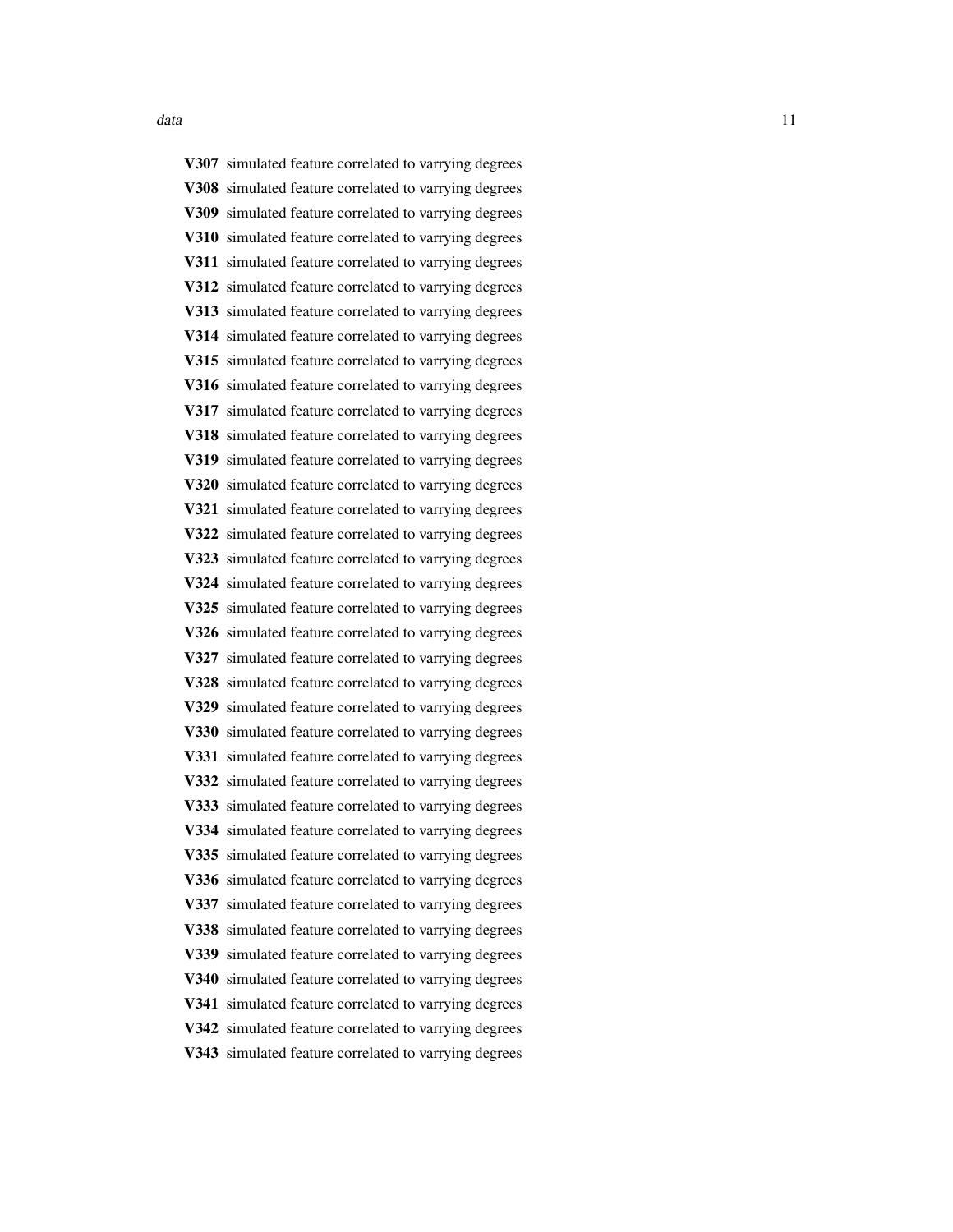12 data as a strong structure of the structure of the structure of the structure of the structure of the structure of the structure of the structure of the structure of the structure of the structure of the structure of th

V344 simulated feature correlated to varrying degrees V345 simulated feature correlated to varrying degrees V346 simulated feature correlated to varrying degrees V347 simulated feature correlated to varrying degrees V348 simulated feature correlated to varrying degrees V349 simulated feature correlated to varrying degrees V350 simulated feature correlated to varrying degrees V351 simulated feature correlated to varrying degrees V352 simulated feature correlated to varrying degrees V353 simulated feature correlated to varrying degrees V354 simulated feature correlated to varrying degrees V355 simulated feature correlated to varrying degrees V356 simulated feature correlated to varrying degrees V357 simulated feature correlated to varrying degrees V358 simulated feature correlated to varrying degrees V359 simulated feature correlated to varrying degrees V360 simulated feature correlated to varrying degrees V361 simulated feature correlated to varrying degrees V362 simulated feature correlated to varrying degrees V363 simulated feature correlated to varrying degrees V364 simulated feature correlated to varrying degrees V365 simulated feature correlated to varrying degrees V366 simulated feature correlated to varrying degrees V367 simulated feature correlated to varrying degrees V368 simulated feature correlated to varrying degrees V369 simulated feature correlated to varrying degrees V370 simulated feature correlated to varrying degrees V371 simulated feature correlated to varrying degrees V372 simulated feature correlated to varrying degrees V373 simulated feature correlated to varrying degrees V374 simulated feature correlated to varrying degrees V375 simulated feature correlated to varrying degrees V376 simulated feature correlated to varrying degrees V377 simulated feature correlated to varrying degrees V378 simulated feature correlated to varrying degrees V379 simulated feature correlated to varrying degrees V380 simulated feature correlated to varrying degrees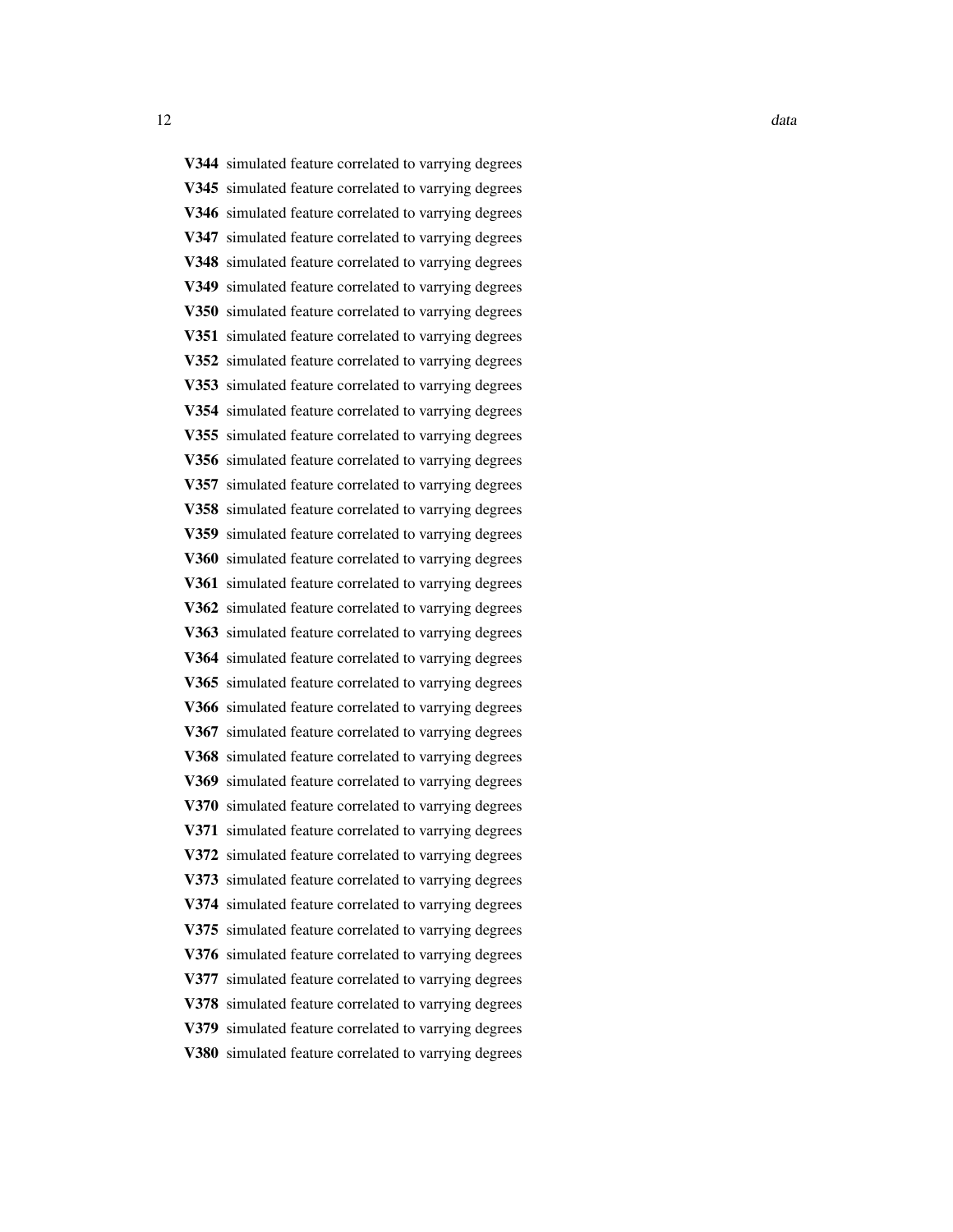#### <span id="page-12-0"></span>FREEtree 13

|      | V381 simulated feature correlated to varrying degrees |
|------|-------------------------------------------------------|
|      | V382 simulated feature correlated to varrying degrees |
|      | V383 simulated feature correlated to varrying degrees |
|      | V384 simulated feature correlated to varrying degrees |
|      | V385 simulated feature correlated to varrying degrees |
|      | V386 simulated feature correlated to varrying degrees |
| V387 | simulated feature correlated to varrying degrees      |
|      | V388 simulated feature correlated to varrying degrees |
|      | V389 simulated feature correlated to varrying degrees |
| V390 | simulated feature correlated to varrying degrees      |
|      | V391 simulated feature correlated to varrying degrees |
|      | V392 simulated feature correlated to varrying degrees |
|      | V393 simulated feature correlated to varrying degrees |
|      | V394 simulated feature correlated to varrying degrees |
|      | V395 simulated feature correlated to varrying degrees |
|      | V396 simulated feature correlated to varrying degrees |
| V397 | simulated feature correlated to varrying degrees      |
|      | V398 simulated feature correlated to varrying degrees |
|      | V399 simulated feature correlated to varrying degrees |
|      | V400 simulated feature correlated to varrying degrees |
|      |                                                       |

FREEtree *Initial FREEtree call which then calls actual FREEtree methods depending on parameters being passed through.*

#### Description

Initial FREEtree call which then calls actual FREEtree methods depending on parameters being passed through.

#### Usage

```
FREEtree(
  data,
  fixed_regress = NULL,
  fixed_split = NULL,
  var_select = NULL,
  power = 6,
 minModuleSize = 1,
  cluster,
 maxdepth_factor_screen = 0.04,
```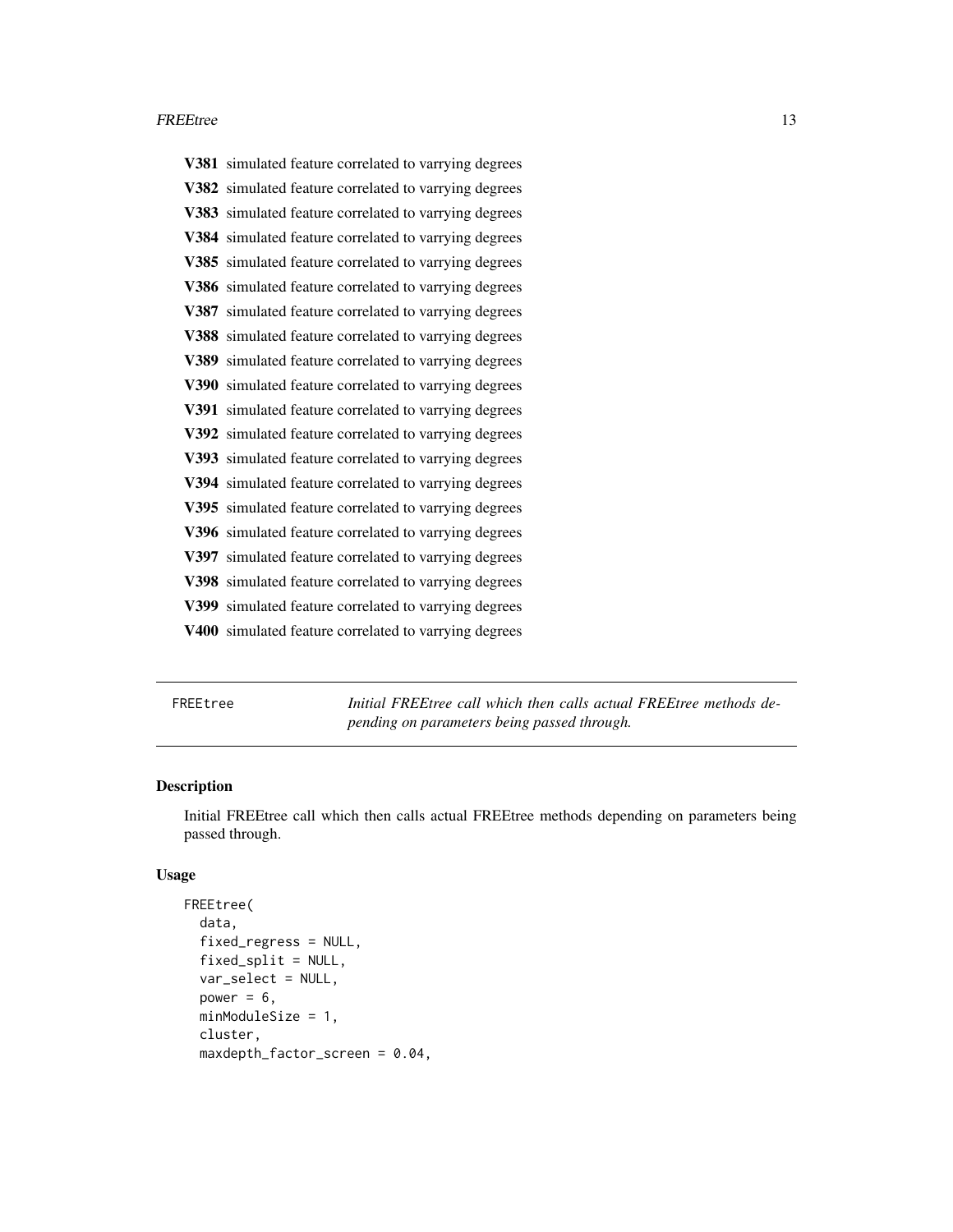```
maxdepth_factor_s-elect = 0.5,
 Fuzzy = TRUE,
 minsize_multiplier = 5,
 alpha_screen = 0.2,
 alpha_select = 0.2,
 alpha_predict = 0.05\mathcal{L}
```
#### Arguments

| data                   | data to train or test FREEtree on.                                                                                                                                                                                                                                                                                                                                                                                                                                                                                                                                                                                             |
|------------------------|--------------------------------------------------------------------------------------------------------------------------------------------------------------------------------------------------------------------------------------------------------------------------------------------------------------------------------------------------------------------------------------------------------------------------------------------------------------------------------------------------------------------------------------------------------------------------------------------------------------------------------|
| fixed_regress          | user specified char vector of regressors that will never be screened out; if fixed_regress<br>= NULL, method uses PC as regressor at screening step.                                                                                                                                                                                                                                                                                                                                                                                                                                                                           |
| fixed_split            | user specified char vector of features to be used in splitting with certainty.                                                                                                                                                                                                                                                                                                                                                                                                                                                                                                                                                 |
| var_select             | a char vector containing features to be selected. These features will be clustered<br>by WGCNA and the chosen ones will be used in regression and splitting.                                                                                                                                                                                                                                                                                                                                                                                                                                                                   |
| power                  | soft thresholding power parameter of WGCNA.                                                                                                                                                                                                                                                                                                                                                                                                                                                                                                                                                                                    |
| minModuleSize          | WGCNA's minimum module size parameter.                                                                                                                                                                                                                                                                                                                                                                                                                                                                                                                                                                                         |
| cluster                | the variable name of each cluster (in terms of random effect) using glmer's im-<br>plementation.                                                                                                                                                                                                                                                                                                                                                                                                                                                                                                                               |
| maxdepth_factor_screen |                                                                                                                                                                                                                                                                                                                                                                                                                                                                                                                                                                                                                                |
|                        | when selecting features from one module, the maxdepth of the glmertree is set to<br>ceiling function of maxdepth_factor_screen*(features in that module). Default<br>is 0.04.                                                                                                                                                                                                                                                                                                                                                                                                                                                  |
| maxdepth_factor_select |                                                                                                                                                                                                                                                                                                                                                                                                                                                                                                                                                                                                                                |
|                        | Given screened features (from each modules, if Fuzzy=FALSE, that is the se-<br>lected non-grey features from each non-grey modules), we want to select again<br>from those screened features. The maxdepth of that glmertree is set to be ceil-<br>ing of maxdepth_factor_select*(#screened features). Default is 0.6. for the<br>maxdepth of the prediction tree (final tree), maxdepth is set to the length of<br>the split_var (fixed+chosen ones).                                                                                                                                                                         |
| Fuzzy                  | boolean to indicate desire to screen like Fuzzy Forest if Fuzzy = TRUE; if<br>Fuzzy= FALSE, first screen within non-grey modules and then select the final<br>non-grey features within the selected ones from each non-grey module; Use this<br>final non-grey features as regressors (plus fixed_regress) and use grey features<br>as split_var to select grey features. Then use final non-grey features and selected<br>grey features together in splitting and regression variables, to do the final pre-<br>diction. Fuzzy=FALSE is used if there are so many non-grey features and you<br>want to protect grey features. |
| minsize_multiplier     |                                                                                                                                                                                                                                                                                                                                                                                                                                                                                                                                                                                                                                |
|                        | At the final prediction tree, the minsize $=$ minsize $_$ multiplier times the length<br>of final regressors. The default is 5. Note that we only set minsize for the<br>final prediction tree instead of trees at the feature selection step since during<br>feature selection, we don't have to be so careful. Note that when tuning the<br>parameters, larger alpha and samller minsize_multiplier will result in deeper<br>tree and therefore may cause overfitting problem. It is recommended to decrease<br>alpha and decrease minsize_multiplier at the same time.                                                      |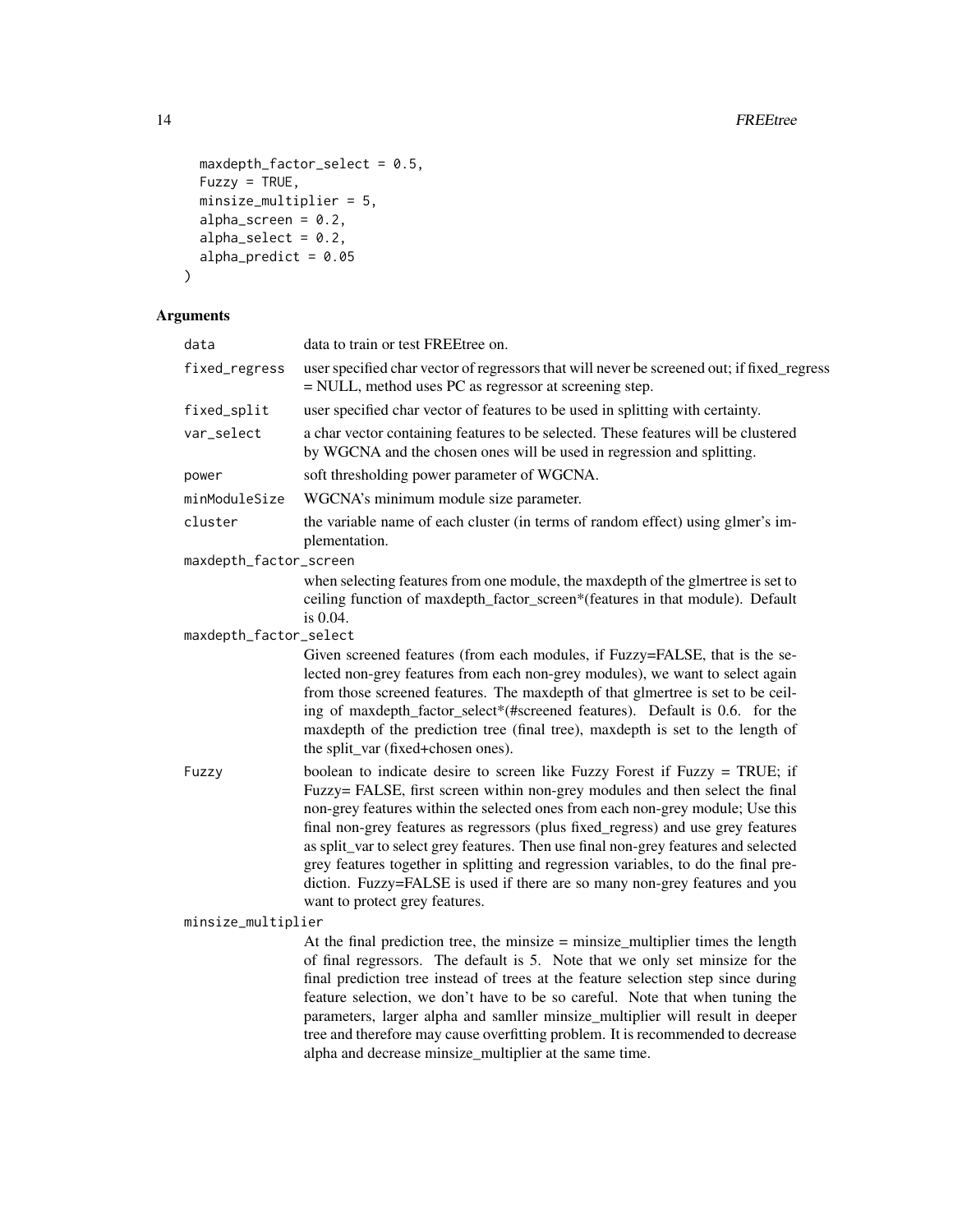#### <span id="page-14-0"></span>FREEtree\_PC 15

| alpha_screen  | alpha used in screening step.  |
|---------------|--------------------------------|
| alpha_select  | alpha used in selection step.  |
| alpha_predict | alpha used in prediction step. |

#### Value

a glmertree object (trained tree).

#### Examples

```
#locate example data file
dataf <- system.file("data/data.RData", package="FREEtree")
mytree = FREEtree(data,fixed_regress=c("time","time2"), fixed_split=c("treatment"),
                  var_select=paste("V",1:200,sep=""), minModuleSize = 5,
                  cluster="patient", Fuzzy=TRUE, maxdepth_factor_select = 0.5,
                  maxdepth_factor_screen = 0.04, minsize_multiplier = 5,
                  alpha_screen = 0.2, alpha_select=0.2,alpha_predict=0.05)
```

| FREEtree PC | Version of FREEtree called when fixed_regress is NULL, uses princi- |
|-------------|---------------------------------------------------------------------|
|             | pal components (PC) as regressors for non-grey modules.             |

#### Description

Version of FREEtree called when fixed\_regress is NULL, uses principal components (PC) as regressors for non-grey modules.

#### Usage

```
FREEtree_PC(
  data,
  fixed_split,
  var_select,
  power,
  minModuleSize,
  cluster,
  maxdepth_factor_screen,
  maxdepth_factor_select,
  Fuzzy,
  minsize_multiplier,
  alpha_screen,
  alpha_select,
  alpha_predict
)
```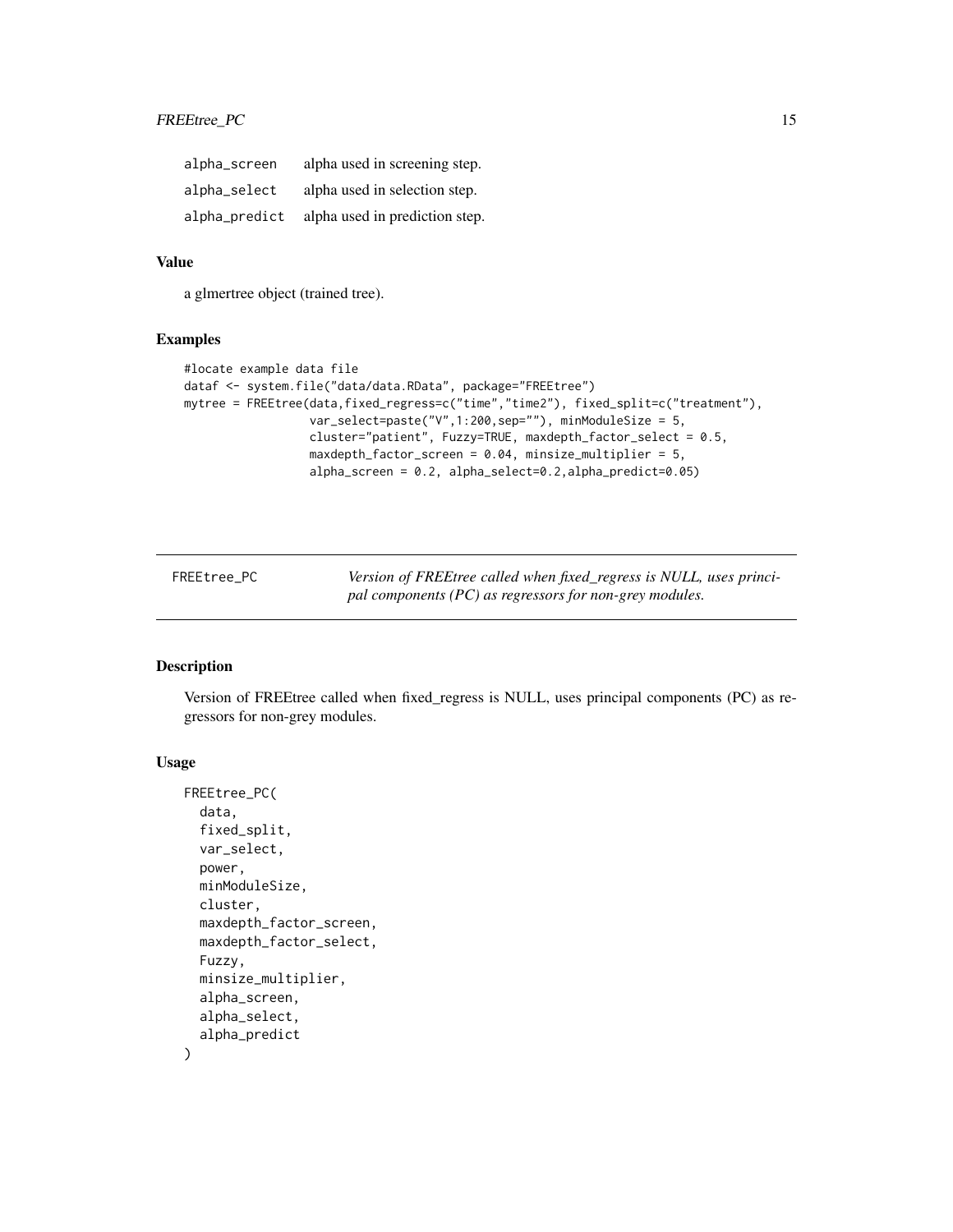#### Arguments

| data                   | data to train or test FREEtree on.                                                                                                                                                                                                                                                                                                                                                                                                                                                                                                                                                                                             |  |  |
|------------------------|--------------------------------------------------------------------------------------------------------------------------------------------------------------------------------------------------------------------------------------------------------------------------------------------------------------------------------------------------------------------------------------------------------------------------------------------------------------------------------------------------------------------------------------------------------------------------------------------------------------------------------|--|--|
| fixed_split            | user specified char vector of features to be used in splitting with certainty.                                                                                                                                                                                                                                                                                                                                                                                                                                                                                                                                                 |  |  |
| var_select             | a char vector containing features to be selected. These features will be clustered<br>by WGCNA and the chosen ones will be used in regression and splitting.                                                                                                                                                                                                                                                                                                                                                                                                                                                                   |  |  |
| power                  | soft thresholding power parameter of WGCNA.                                                                                                                                                                                                                                                                                                                                                                                                                                                                                                                                                                                    |  |  |
| minModuleSize          | WGCNA's minimum module size parameter.                                                                                                                                                                                                                                                                                                                                                                                                                                                                                                                                                                                         |  |  |
| cluster                | the variable name of each cluster (in terms of random effect) using glmer's im-<br>plementation.                                                                                                                                                                                                                                                                                                                                                                                                                                                                                                                               |  |  |
| maxdepth_factor_screen |                                                                                                                                                                                                                                                                                                                                                                                                                                                                                                                                                                                                                                |  |  |
|                        | when selecting features from one module, the maxdepth of the glmertree is set to<br>ceiling function of maxdepth_factor_screen*(features in that module). Default<br>is $0.04$ .                                                                                                                                                                                                                                                                                                                                                                                                                                               |  |  |
| maxdepth_factor_select | Given screened features (from each modules, if Fuzzy=FALSE, that is the se-                                                                                                                                                                                                                                                                                                                                                                                                                                                                                                                                                    |  |  |
|                        | lected non-grey features from each non-grey modules), we want to select again<br>from those screened features. The maxdepth of that glmertree is set to be ceil-<br>ing of maxdepth_factor_select*(#screened features). Default is 0.6. for the<br>maxdepth of the prediction tree (final tree), maxdepth is set to the length of<br>the split_var (fixed+chosen ones).                                                                                                                                                                                                                                                        |  |  |
| Fuzzy                  | boolean to indicate desire to screen like Fuzzy Forest if Fuzzy = TRUE; if<br>Fuzzy= FALSE, first screen within non-grey modules and then select the final<br>non-grey features within the selected ones from each non-grey module; Use this<br>final non-grey features as regressors (plus fixed_regress) and use grey features<br>as split_var to select grey features. Then use final non-grey features and selected<br>grey features together in splitting and regression variables, to do the final pre-<br>diction. Fuzzy=FALSE is used if there are so many non-grey features and you<br>want to protect grey features. |  |  |
| minsize_multiplier     |                                                                                                                                                                                                                                                                                                                                                                                                                                                                                                                                                                                                                                |  |  |
|                        | At the final prediction tree, the minsize $=$ minsize_multiplier times the length<br>of final regressors. The default is 5. Note that we only set minsize for the<br>final prediction tree instead of trees at the feature selection step since during<br>feature selection, we don't have to be so careful. Note that when tuning the<br>parameters, larger alpha and samller minsize_multiplier will result in deeper<br>tree and therefore may cause overfitting problem. It is recommended to decrease<br>alpha and decrease minsize_multiplier at the same time.                                                          |  |  |
| alpha_screen           | alpha used in screening step.                                                                                                                                                                                                                                                                                                                                                                                                                                                                                                                                                                                                  |  |  |
| alpha_select           | alpha used in selection step.                                                                                                                                                                                                                                                                                                                                                                                                                                                                                                                                                                                                  |  |  |
| alpha_predict          | alpha used in prediction step.                                                                                                                                                                                                                                                                                                                                                                                                                                                                                                                                                                                                 |  |  |

#### Value

a glmertree object (trained tree). dictionary'with keys=name of color,values=names of features of that color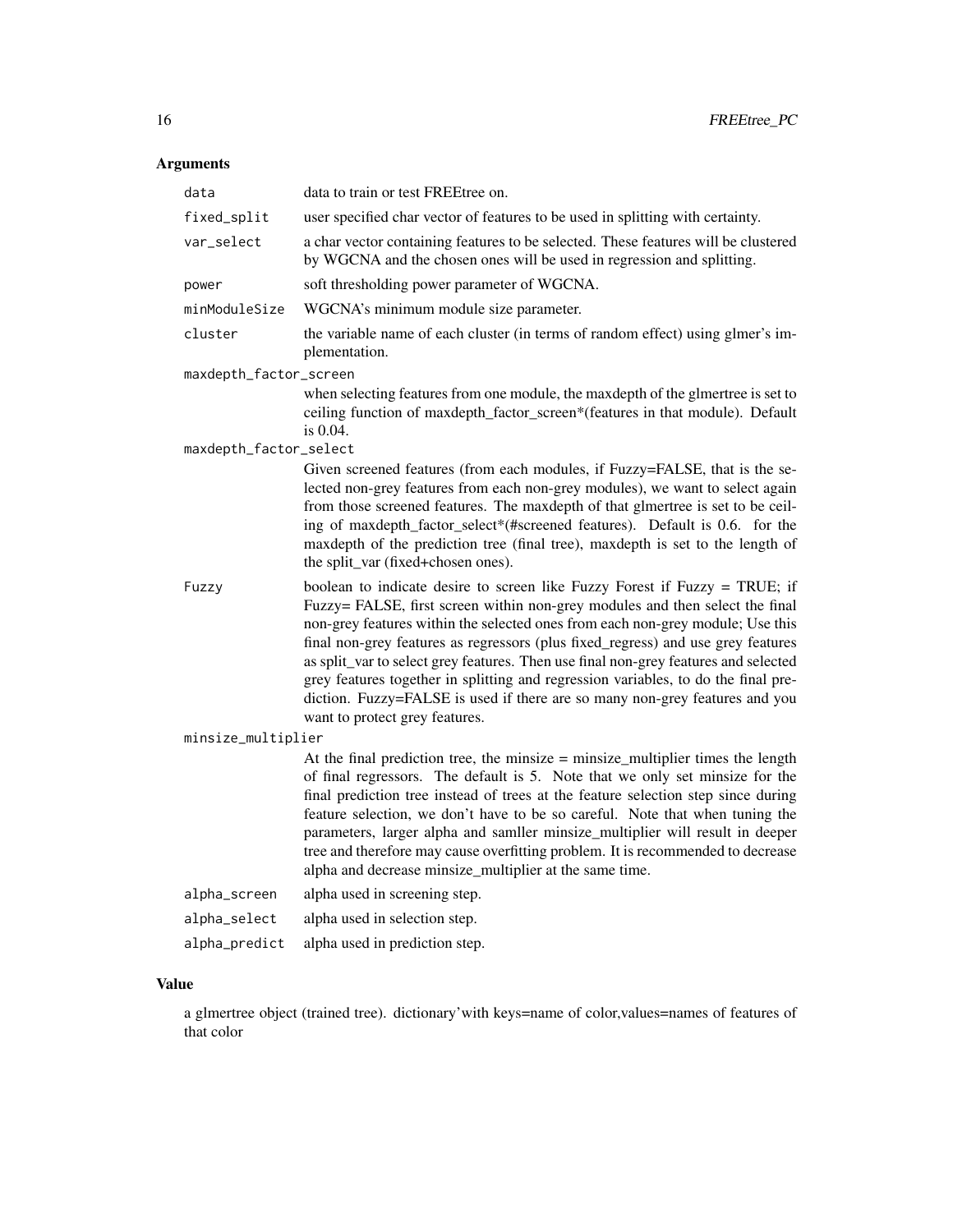<span id="page-16-0"></span>FREEtree\_time *Version of FREEtree called when var\_select and fixed\_regress are specified,*

#### Description

Version of FREEtree called when var\_select and fixed\_regress are specified,

#### Usage

```
FREEtree_time(
  data,
  fixed_regress,
  fixed_split,
  var_select,
 power,
 minModuleSize,
  cluster,
 maxdepth_factor_screen,
 maxdepth_factor_select,
 Fuzzy,
 minsize_multiplier,
  alpha_screen,
  alpha_select,
  alpha_predict
)
```
#### Arguments

| data                   | data to train or test FREE tree on.                                                                                                                                              |
|------------------------|----------------------------------------------------------------------------------------------------------------------------------------------------------------------------------|
| fixed_regress          | user specified char vector of regressors that will never be screened out; if fixed_regress<br>$=$ NULL, method uses PC as regressor at screening step.                           |
| fixed_split            | user specified char vector of features to be used in splitting with certainty.                                                                                                   |
| var select             | a char vector containing features to be selected. These features will be clustered<br>by WGCNA and the chosen ones will be used in regression and splitting.                     |
| power                  | soft thresholding power parameter of WGCNA.                                                                                                                                      |
| minModuleSize          | minimum possible module size parameter of WGCNA.                                                                                                                                 |
| cluster                | the variable name of each cluster (in terms of random effect) using glmer's im-<br>plementation.                                                                                 |
| maxdepth_factor_screen |                                                                                                                                                                                  |
|                        | when selecting features from one module, the maxdepth of the glmertree is set to<br>ceiling function of maxdepth_factor_screen*(features in that module). Default<br>is $0.04$ . |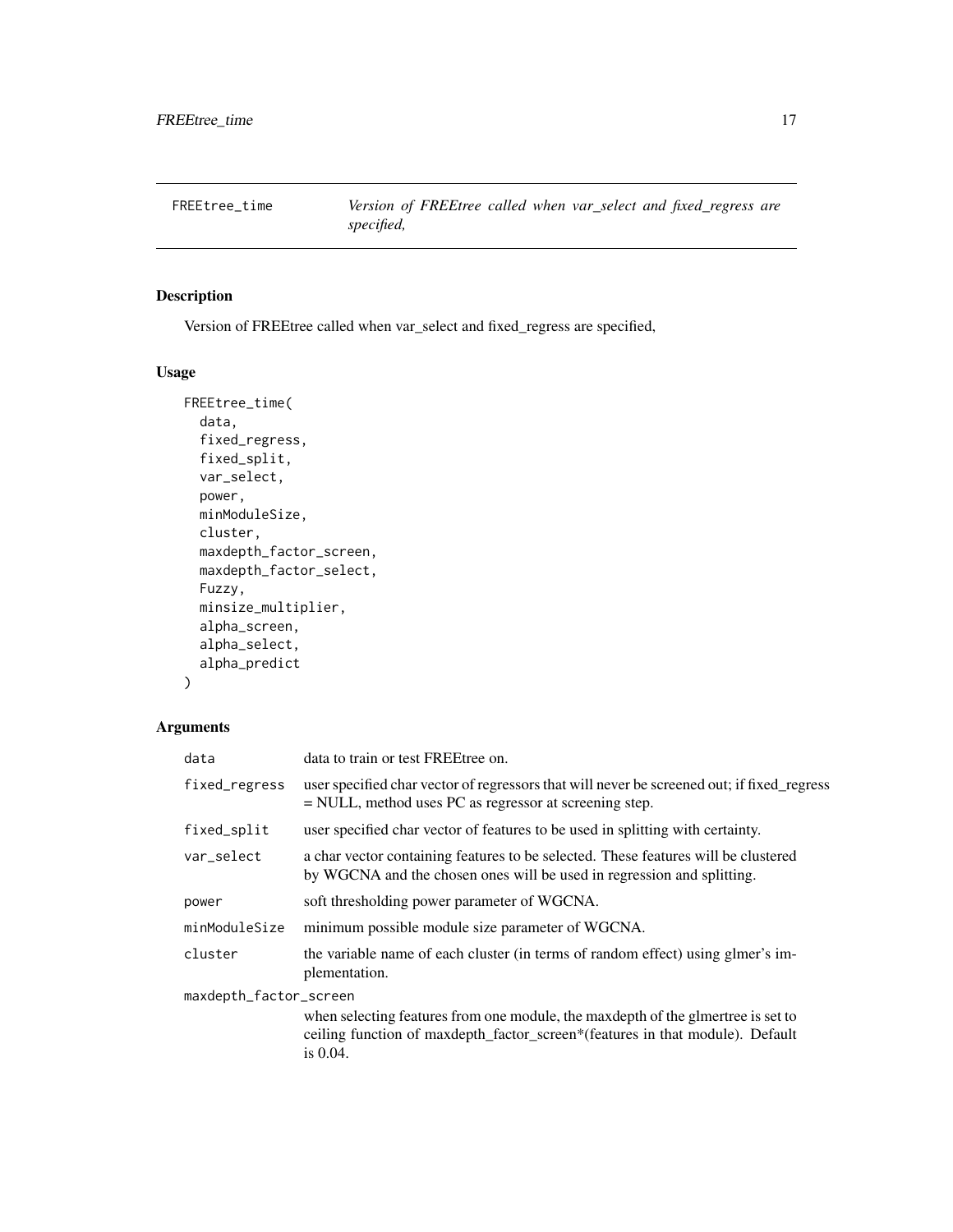#### <span id="page-17-0"></span>maxdepth\_factor\_select

Given screened features (from each modules, if Fuzzy=FALSE, that is the selected non-grey features from each non-grey modules), we want to select again from those screened features. The maxdepth of that glmertree is set to be ceiling of maxdepth factor select\*(#screened features). Default is 0.6. for the maxdepth of the prediction tree (final tree), maxdepth is set to the length of the split\_var (fixed+chosen ones).

Fuzzy boolean to indicate desire to screen like Fuzzy Forest if Fuzzy = TRUE; if Fuzzy= FALSE, first screen within non-grey modules and then select the final non-grey features within the selected ones from each non-grey module; Use this final non-grey features as regressors (plus fixed\_regress) and use grey features as split var to select grey features. Then use final non-grey features and selected grey features together in splitting and regression variables, to do the final prediction. Fuzzy=FALSE is used if there are so many non-grey features and you want to protect grey features.

minsize\_multiplier

At the final prediction tree, the minsize  $=$  minsize\_multiplier times the length of final regressors. The default is 5. Note that we only set minsize for the final prediction tree instead of trees at the feature selection step since during feature selection, we don't have to be so careful. Note that when tuning the parameters, larger alpha and samller minsize\_multiplier will result in deeper tree and therefore may cause overfitting problem. It is recommended to decrease alpha and decrease minsize\_multiplier at the same time.

| alpha_screen  | alpha used in screening step.  |
|---------------|--------------------------------|
| alpha_select  | alpha used in selection step.  |
| alpha_predict | alpha used in prediction step. |

#### Value

a glmertree object (trained tree). dictionary' with keys=name of color,values=names of features of that color

get\_split\_names *Method for extracting names of splitting features used in a tree.*

#### Description

Method for extracting names of splitting features used in a tree.

#### Usage

```
get_split_names(tree, data)
```
#### Arguments

| tree | a tree object.     |
|------|--------------------|
| data | train or test set. |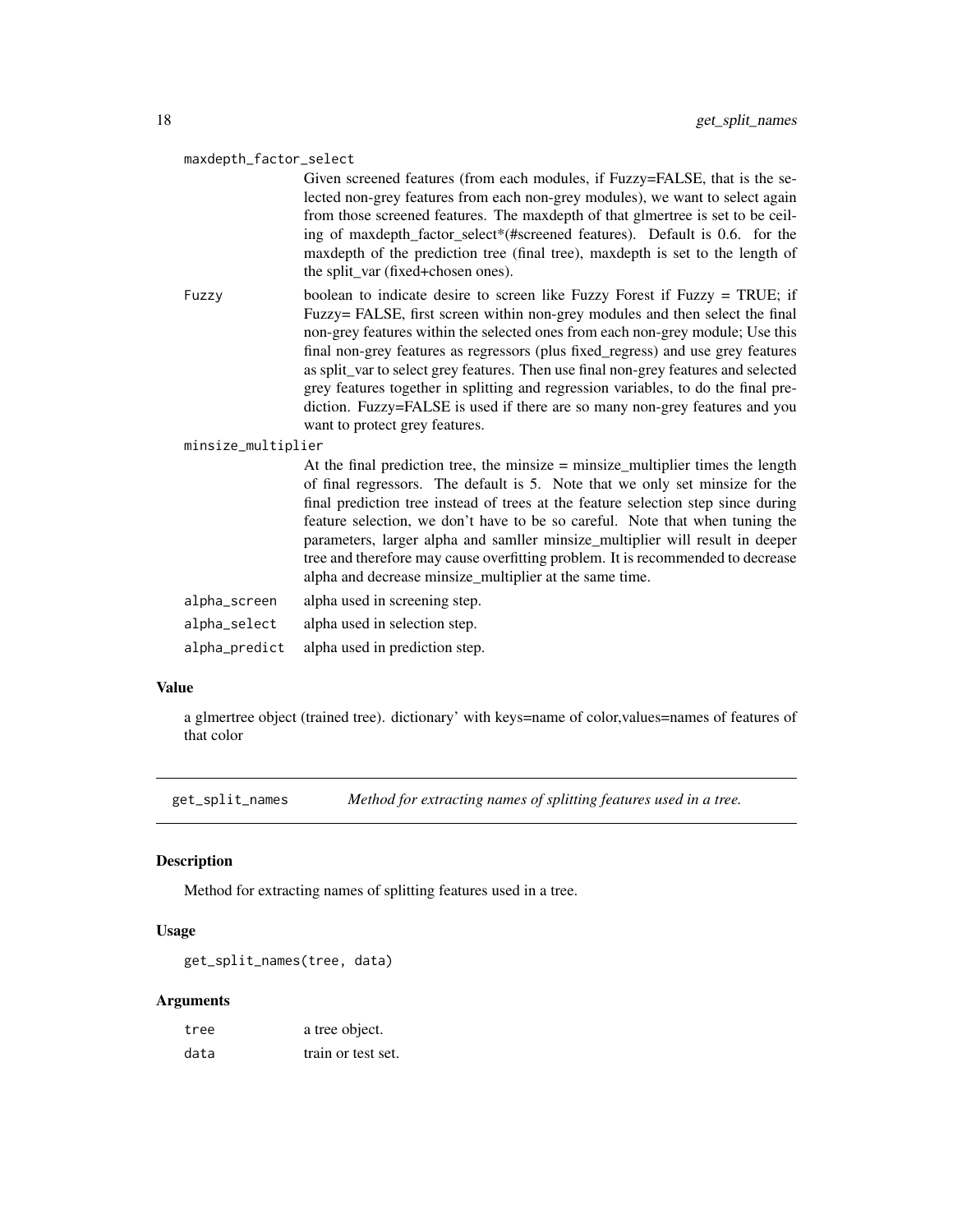get\_split\_names 19

#### Value

names of splitting features extracted from tree object.